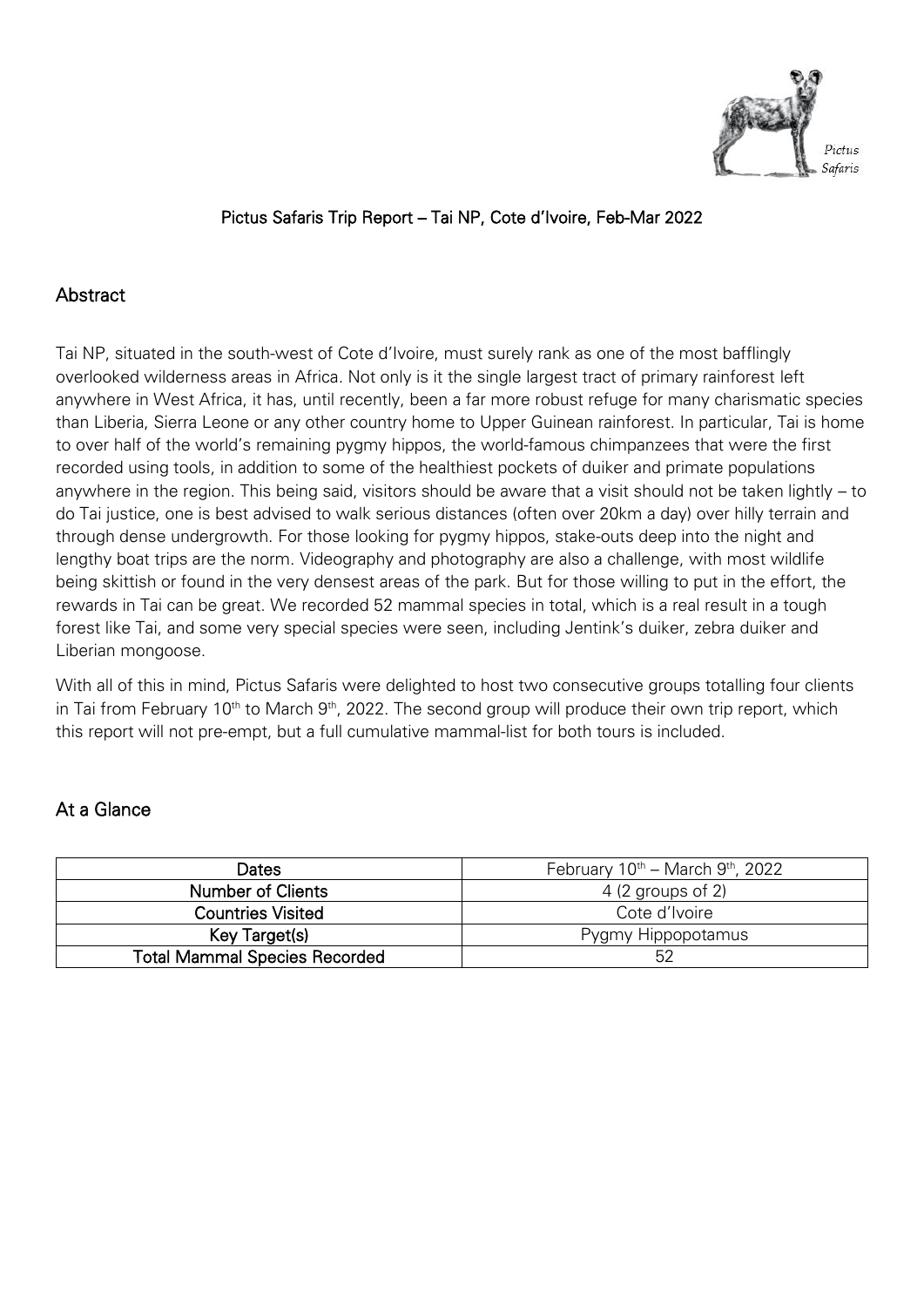

# Itinerary

| Day                                    | <b>Destination</b>       | Accommodation                   |
|----------------------------------------|--------------------------|---------------------------------|
| February 10th, 2022                    | Abidjan, Cote d'Ivoire   | Hotel Blawa                     |
| February 11th, 2022                    | Abidjan, Cote d'Ivoire   | Hotel Blawa                     |
| February 12th, 2022                    | San-Pedro, Cote d'Ivoire | Enotel Beach Hotel              |
| February $13th$ – March $5th$ , 2022   | Tai NP, Cote d'Ivoire    | Ecotel Touraco/Camp Chimpanzee/ |
|                                        |                          | Hana Camp                       |
| March $6^{th}$ – March $9^{th}$ , 2022 | Abidjan, Cote d'Ivoire   | Hotel Blawa                     |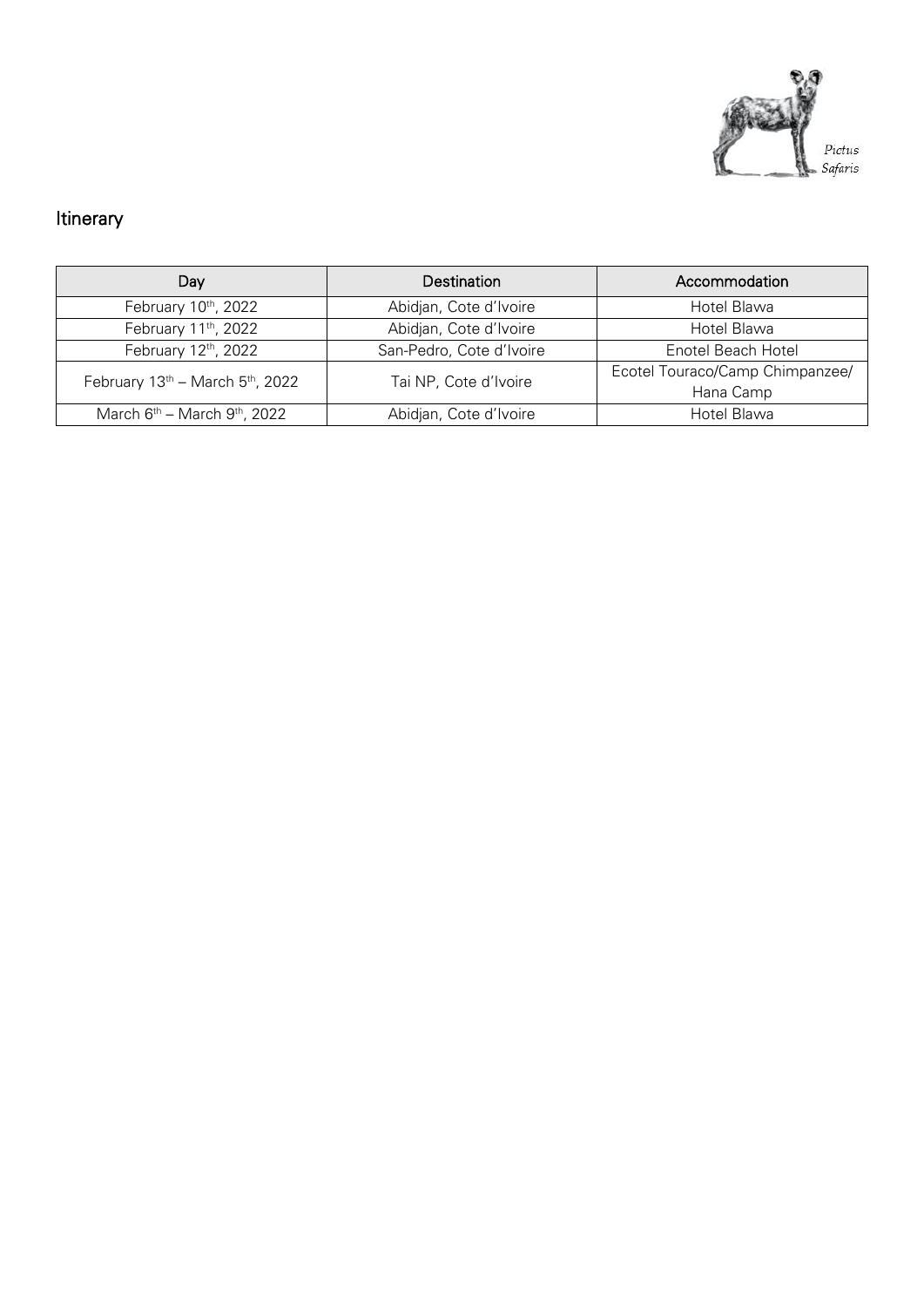

## Daily Report

## Day 1 – Abidjan, Cote d'Ivoire

Our tour leader and first guest arrived into Abidjan today, with the day set aside for rest in our hotel.

#### Day 2 – Abidjan, Cote d'Ivoire

Our second client arrived into Abidjan this evening. Some very relaxed birding from the hotel recorded only species typical of most major West African conurbations, with the tour set to start in earnest on day 3.

## Day 3 – San-Pedro, Cote d'Ivoire

At 10am this morning, the group transferred the short distance from the hotel to the international airport in Abidjan. From here, it was a 40-minute flight to San-Pedro (livened up by a proposal and subsequent freeflowing champagne on departure) in the south-west of the country. San-Pedro is primarily a beach resort and, after arguably the longest wait for food endured by anyone in the 21<sup>st</sup> century, the group were able to compete (with mixed success) with the local musicians for some sleep.

## Day 4 – Tai NP, Cote d'Ivoire

Leaving our hotel at dawn, an entertaining and arduous eight-hour journey by car took us first west, in parallel with the Atlantic coast, and then north, following the Liberian border to the southern reaches of Tai NP. Early on on this drive, our first mammal, a dark **common slender mongoose**, was spotted near the town of Grand-Bereby. En route, the driver became frustrated that a rock he had lodged between the engine and chassis was either not large enough, or firmly enough in place. The bemusing solution was to stop regularly to both bash the rock as hard as possible, and regularly lobby passers-by for replacement rocks. After multiple false-starts and a few stalls, we limped into the town of Djouroutou by mid-afternoon.

After a warm welcome from our hosts at Ecotel Touraco, we headed out on a short walk into the forest nearby before dark. The birding continued to impress, with yellow-casqued hornbill being particularly conspicuous, and good views were had of red-headed malimbe. Old tracks of bongo were found in a swampy area not far from the Ecotel, and our first mammal in the national park was spotted – a fire-footed rope squirrel.

We settled in for our first night in the Ecotel ahead of a busy programme to come.

## Day 5 – Tai NP, Cote d'Ivoire

A 5am start saw us take to the Hana River by boat before sunrise this morning, with the plan being to base ourselves deep in the park in an area where significant hippo activity had been recorded. Before even departing the Ecotel, there was much excitement as an eagle-owl was seen perched above the kitchen. Fervent debate ensued as to whether this might be the enigmatic Shelley's eagle-owl, or the more common Fraser's eagle-owl. The size was not right for the former, but the pelage very much was. We ultimately decided this was more likely to be an aberrant or juvenile Fraser's, although we are seeking some expert input currently.

Once on the river, we quickly located several slender-snouted crocodiles, a long-eared flying mouse and an obliging West African potto. Good views of the potto were afforded as it hung upside-down from an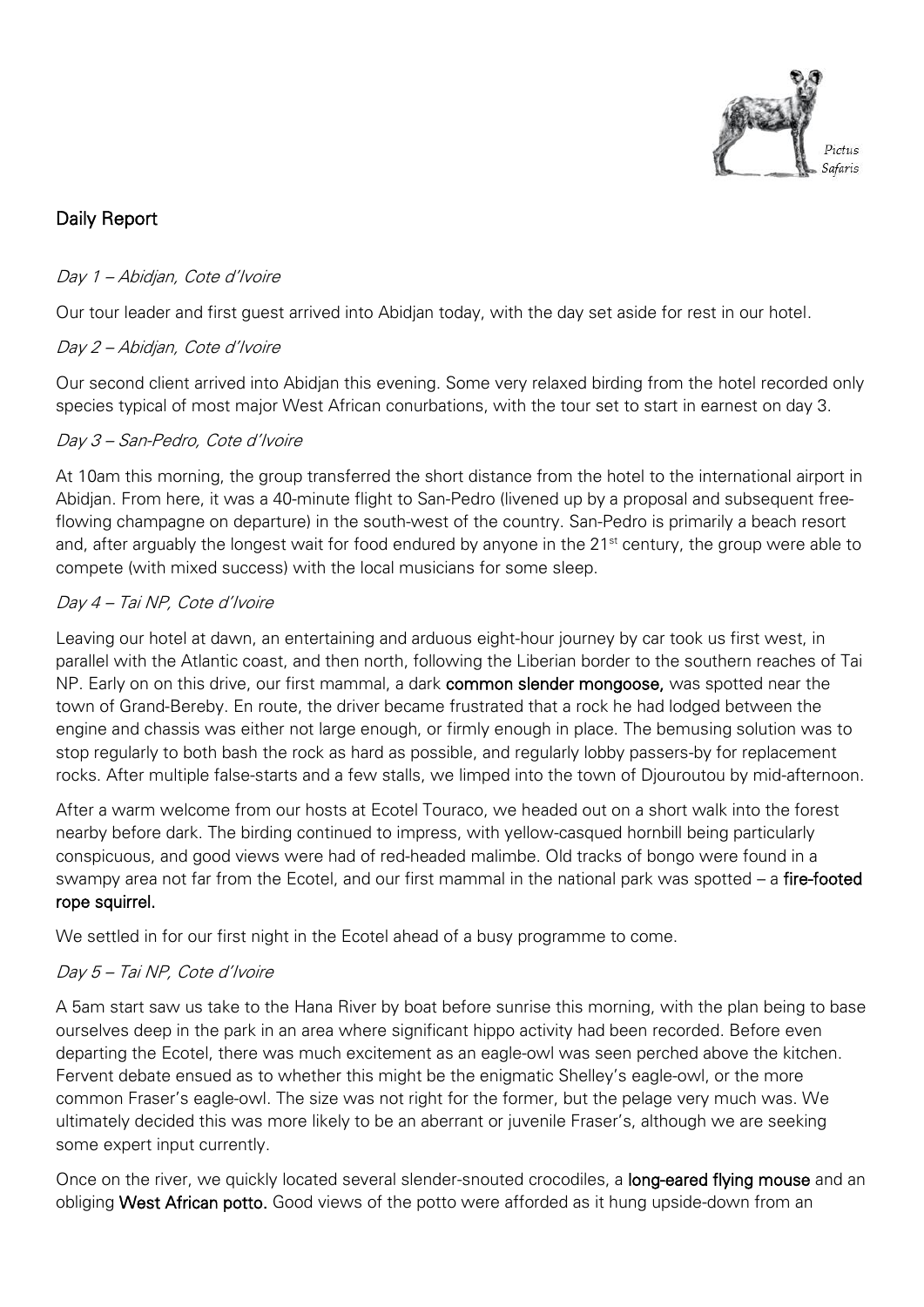

exposed branch high above. As dawn broke, the birding was spectacular, with great views of whitecrested tiger heron, five species of kingfisher and a multitude of hornbills. Most encouragingly, there was significant fresh sign of hippo east of 'Point 16', where the Hana winds east to bisect the park. The only mammal seen beyond Point 16 from the boat was a well-marked fire-footed rope squirrel, but we were kept busy with several disembarkations as Stephane, our hard-working boatman, pushed the boat through various obstructions. On one such occasion, disaster struck – a client's camera fell into the waters of the Hana below as he scrambled onto a log. After a second or two of stunned silence, three of the team went in after the camera and, after several minutes, Stephane emerged with a (very wet) camera. A small consolation was a quick view of a group of sooty mangabey as they crossed the river.

Slightly damper than expected, the team arrived at our access point to Hana Camp and the camera was shuttled to Camp Chimpanzee to be placed in rice for a few days. Instructions were sent back to Ecotel Touraco for a replacement camera to be brought to Hana Camp, and we began our two-hour hike to the camp itself. After only fifteen minutes or so of walking, our local guide Kevin flushed a large animal of some nearby dense undergrowth. 'Hippo!' went the cry, which sadly was not the case – but the truth was nearly as good. A brief flash of black and white was the only glimpse afforded of a Jentink's duiker as it crashed away through the forest – the Jentink's is, along with the zebra duiker, the duiker least often seen in Tai, and so even this very brief sighting was a real delight. A few hundred metres on, we came across a large group of white-breasted guineafowl, a highly-localised species, and we also recorded a pair of Maxwell's duiker racing away from us, and a skittish troop of king colobus not far from camp.

After lunch at the remote and basic Hana Camp, we headed to an area that had been scouted out ahead of our arrival, and where a blind had been placed. A fairly extensive search of this oxbow lake revealed that the hippo activity here had ceased, although a walk down the northern bank of the Hana produced several sets of hippo tracks.

Our evening walk was hard going, with the path on the southern bank being overgrown in an effort to deter poaching activity. This meant that walking quietly was almost impossible, and it soon became apparent that any hippo in the area would certainly know we were there. Nonetheless, the walk did produce great views of a Beecroft's anomalure and the attractive chocolate-backed kingfisher. Eventually we made it to a swamp near the iconic Mt Nienokoue where several fresh sets of hippo tracks were in evidence, but a brief stake-out resulted more in power-naps than in sightings – no surprise given the long day! We returned to camp for some rest with a plan in mind to stake out a spot on the Hana tomorrow morning.

#### Day 6 – Tai NP, Cote d'Ivoire

As planned, we headed to a spot on the Hana overlooking a beach with fresh tracks before first light this morning. Regrettably, our local guide continued beyond us to use the bathroom and called out that he could see 'hippo eyes' in the river. On arrival, no hippo was present and it was clear the commotion meant the area was unlikely to produce this morning. We gave it some time nonetheless, but no activity was forthcoming.

After a chat before lunch about our plan going forwards, it was agreed to spend some time focussed on exploring the Hana by boat, as this afforded us not with the best chance of a hippo sighting, but with the best chance of clear photographs should we encounter one. This afternoon, one client headed out to a known picathartes nest and, although the bird eluded him, sightings were enjoyed of Diana monkey,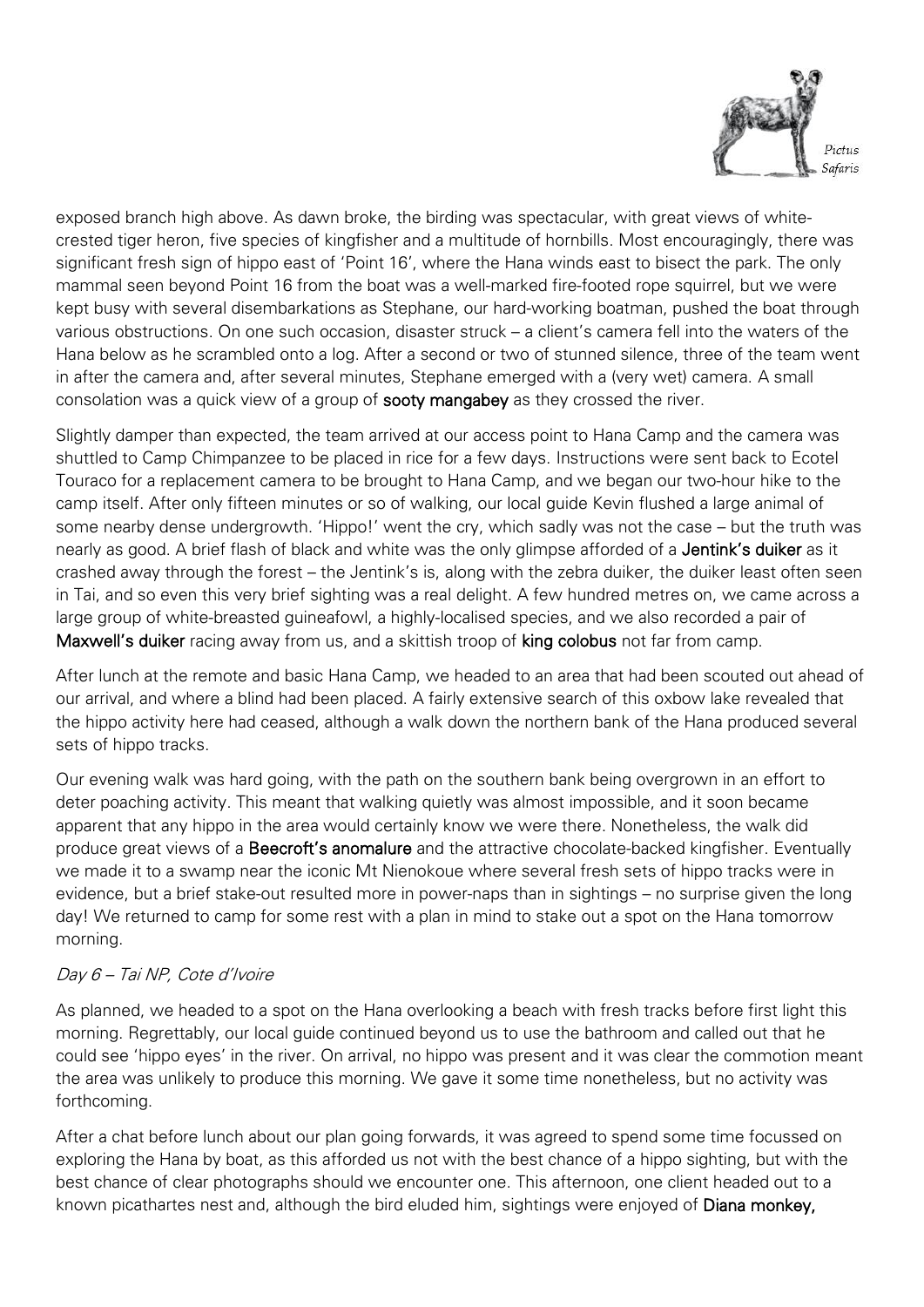

Campbell's monkey, king colobus and black tree cobra. The rest of the group targeted primates, with brief views gained of king colobus, diana monkey and spot-nosed monkey, as well as views at close-quarters of a Smith's African Water Snake.

Our evening walk offered excellent views of Lord Derby's anomalure (in its confusingly Pel's-esque pelage), giant snail and both Thomas's dwarf galago and Demidoff's dwarf galago. Back in camp, excellent views of a hugely obliging Johnston's genet were a highlight of the day.

## Day 7 – Tai NP, Cote d'Ivoire

Choosing now to focus on the Hana, we left camp in darkness this morning to return to the boat. A brief view of an unidentifiable anomalure aside, little was seen en route. Once back on the river, skittish spotnosed and diana monkeys were seen, as well as Western palm squirrel, four tiger-herons and an eclectic mix of hornbills and kingfishers.

Once back at the Ecotel, a walk to the access point to the hotel from the road revealed putty-nosed monkey. An evening boat trip revealed no hippo activity, but diana monkey, spot-nosed monkey, both galagos and a potto were seen.

## Day 8 – Tai NP, Cote d'Ivoire

Today was very much focussed on the Hana, with a total of fifteen hours spent in the boat. Fresh hippo tracks were recorded at several spots, and at various points throughout the day spot-nosed monkey, diana monkey, king colobus, both galagos and potto were seen. A highlight was our first, distant, view of the beautiful Western red colobus.

#### Day 9 – Tai NP, Cote d'Ivoire

Having spent such a chunk of time on the Hana recently, this morning we gave the river a rest and walked the two hours or so into the park to Camp Chimpanzee. One key reason for spending time here is the fact that the presence of researchers has led to several primate species becoming near-habituated, and this was in evidence as we approach the camp, with views gained of king colobus, putty-nosed monkey and sooty mangabey.

Shortly after arriving at camp, a primate-focussed walk delivered sightings of sooty mangabey, diana monkey, spot-nosed monkey, western red colobus and our first **olive colobus.** The king colobus, the most commonly-encountered primate here, frustratingly just wouldn't sit still for pictures or video!

After a chance for some rest in camp, we headed out again this evening, and were richly rewarded. In addition to sooty mangabey, olive colobus and diana monkey, the two clients first got views of a **common** cusimanse, and then a group of three Liberian mongoose that had been foraging together on the banks of one of the many deep channels around camp. A truly great sighting of one of the most enigmatic carnivores on the continent. The walk was capped with a sighting of a **Brooke's duiker**, and the team decided to rest up this evening after several busy days on the trot and a bout of illness in camp.

#### Day 10 – Tai NP, Cote d'Ivoire

This morning, the two clients left early for the chance to track Tai's most famous residents, the chimpanzee. Famed for their tool use, this habituated group of chimps can often be seen cracking nuts with stone 'hammers', which is a remarkable sight. The tracking is exhausting, though, with the chimps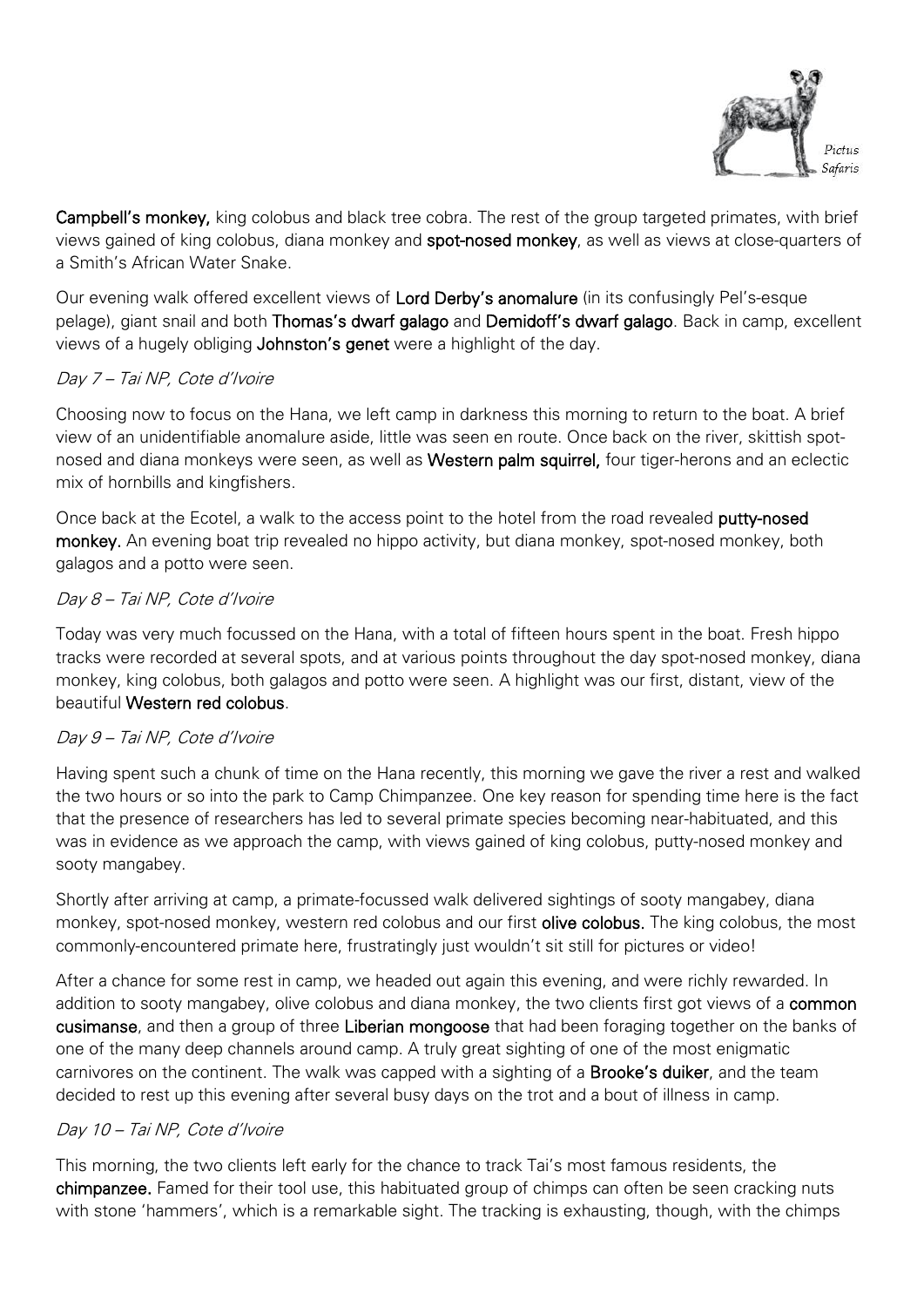

constantly on the move across hilly terrain and thick forest. Whilst habituated, there is no doubt that these primates also know the threat of poaching, and photography (especially with a large lens) proved challenging.

Back in camp, a troop of king colobus provided some entertainment, as did the arrival of an extremely talkative visitor (the wife of the first manager of the Ecotel some 25 years ago). An afternoon walk was a good way to escape our unexpected camp-mate, and we quickly caught up with both diana monkey and king colobus. The highlight, though, was a close encounter with a pygmy hippo, that thundered through the forest and into one of the nearby channels as we walked through a swamp close to camp. Despite a high-octane chase and a meticulous comb through the tract of swamp the audio came from, we frustratingly could not get a visual on the animal, although we found a litany of tracks, fresh dung and the marks on a small beach where the hippo had been laying up. Alas, we had to return to camp emptyhanded, but encouraged that the numerous hippo sightings reported around camp were being backed up by solid evidence in-situ.

This evening, a night walk revealed further sign near camp, with fresh (read: liquid and warm) hippo dung located. Bycatch during the hippo search included Thomas's dwarf galago, Maxwell's duiker, Beecroft's anomalure and three Johnston's genet.

#### Day 11 – Tai NP, Cote d'Ivoire

This morning the team set out to identify an area to stake-out this evening, eventually settling on one of the channels criss-crossed by game trails, with a nearby area of open grazing. Back in camp, diana monkey came through and offered great views of what is surely one of the most attractive primates in Africa.

One client retrieved a nearby camera-trap, seeing Maxwell's duiker, king colobus, diana monkey and bongo tracks en route. Unfortunately, there was nothing of note recorded on the camera trap, but an entertaining stake-out did follow. Excellent views of two Johnston's genet were had, but the highlight was undoubtedly an African brush-tailed porcupine nearly stumbling into one of our clients – we're not sure who was more surprised!

#### Day 12 – Tai NP, Cote d'Ivoire

Buoyed by continued, plentiful evidence of hippos using several swamps within walking distance of Camp Chimpanzee, a morning walk delivered some superb sightings. Primary amongst these was a good look at a Jentink's duiker crossing the path in front of a client, as well as a bucketload of primates including olive colobus, sooty mangabey, western red colobus, diana monkey and king colobus. One client remained close to camp for some birding, but also picked up a confiding water chevrotain within just a few minutes of our tents. An afternoon walk focussed on the sooty mangabeys was unsuccessful.

An evening hippo stake-out followed, and significant excitement ensued with a putative hippo sighting in the thermal, which unfortunately transpired to be the heat signature of a Brooke's duiker instead. However, good views of bay duiker, Emin's pouched rat and water chevrotain softened the blow.

#### Day 13 – Tai NP, Cote d'Ivoire

Our morning walk delivered plenty of primates again today, with western red colobus and diana monkey seen well. Maxwell's duiker were seen again, and green bush squirrel was also recorded. Our afternoon walk was quiet, with only white-breasted guineafowl and a **slender-tailed squirrel** seen.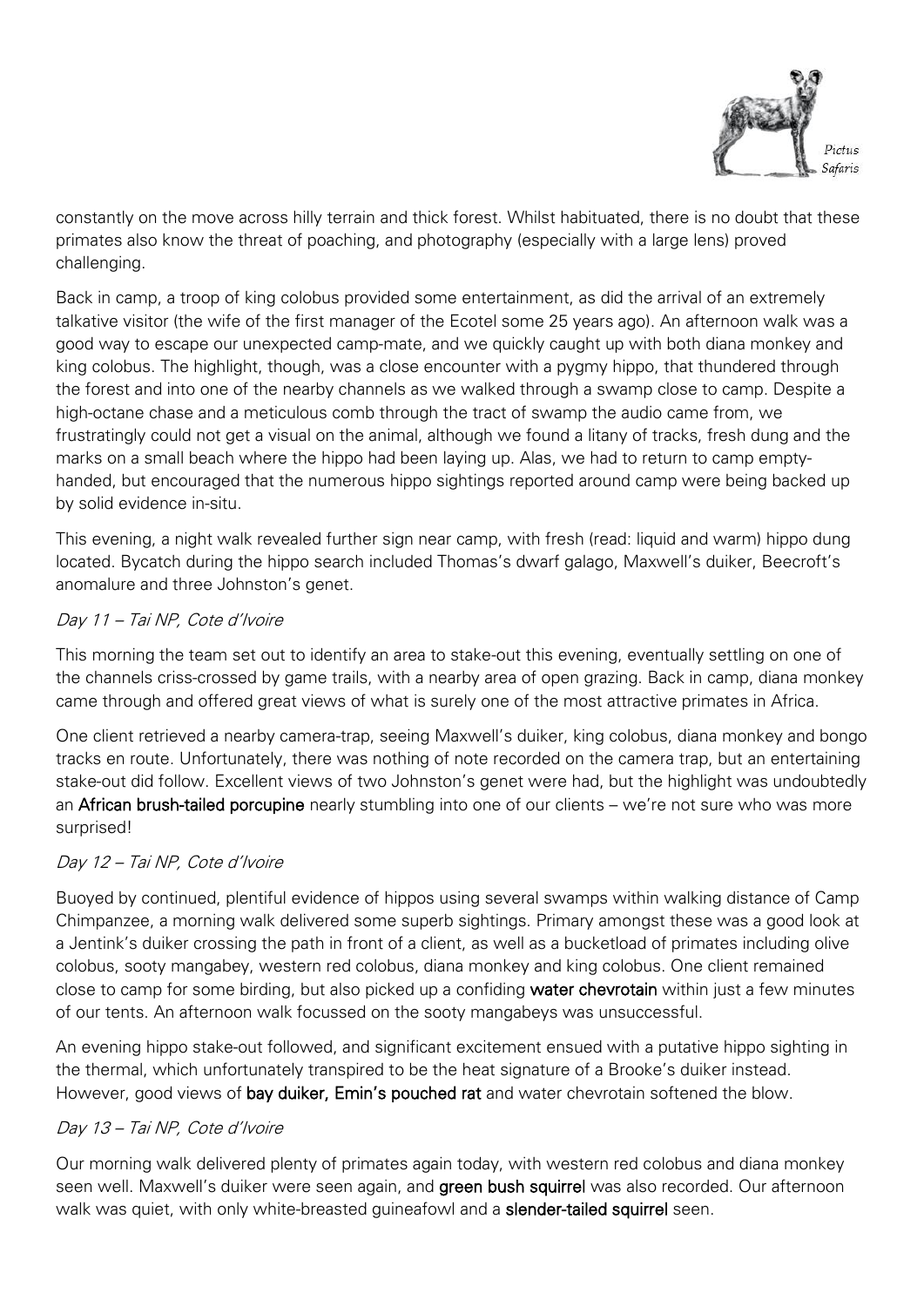

Our night walk took us to a location known, after past research, to be used by a giant pangolin. Fresh tracks leading into the hole gave us cause for optimism, but alas nobody was home. En route back to camp, Maxwell's duiker, spot-nosed monkey and Thomas's dwarf galago were found. One client, who again stayed near camp, recorded Johnston's genet and Emin's pouched rat.

### Day 14 – Tai NP, Cote d'Ivoire

The group split today, with the tour leader heading back to the Ecotel to arrange logistics for the remainder of the stay, and one client heading out onto the Hana by kayak – a silent approach to stalking the hippos that we reckoned would increase the chances of an encounter. Despite multiple reports of hippo being seen on the river whilst we were in the forest, there was no luck today. A night walk did, though, produce seven Maxwell's duikers, water chevrotain and Johnston's genet, and a stake-out also produced African palm civet for one of the group.

## Day 15 – Tai NP, Cote d'Ivoire

This morning the group headed out to track chimpanzees once more, with superb views of communal nutcracking the reward for several hours following the group across rough terrain. This afternoon, we revisited the giant pangolin hole, but there was no sign of fresh activity.

## Day 16 – Tai NP, Cote d'Ivoire

This morning we walked several hours to the banks of the Hana River. Here, a large mixed troop of spotnosed monkey, diana monkey, western red colobus and olive colobus was seen well, with fresh sign of hippo recorded at the confluence of the Hana and one the larger channels near Camp Chimpanzee.

At midday, we returned to the Ecotel, planning to stake-out the 'Stairs' swamp after it emerged a hippo had crossed the main path (used by porters, guides etc) at around 11am today. Little did we know it, but this was to be a hive of activity going forwards.

We chose to stake out the swamp from the top of an old set of concrete steps, offering at least some elevation, removing our scent somewhat and allowing for use of a thermal over a slightly more open area. We picked up forest soft-furred mouse, flat-nosed wood mouse, western tree hyrax and Johnston's genet on the thermals and, at around 20.30 recorded audio of a large animal or animals in the swamp below. The audio was loud, and we could clearly hear the animal feeding in the swamp. Given the multiple directions the audio was coming from, and the snorts we were periodically hearing, I determined this was likely to be a small group of red river hogs – which tallied with a large number of hog 'diggings' in the swamp itself. This, it would transpire, was a mistaken assumption, as a camera trap in the swamp would tomorrow reveal a pygmy hippo had passed just under 100 metres from us along the main path in the swamp at 20.36. Ultimately, we would not have been able to gain a visual without spooking the hippo as we made our way down the stairs in the dark, but it remains hugely frustrating to be so close and not finally get our eyes on the animal!

#### Day 17 – Tai NP, Cote d'Ivoire

A morning boat trip from the Ecotel delivered western red colobus and fire-footed rope squirrel. Our final night was spent in its entirety in the middle of the Stairs swamp but, alas, the night was very quiet indeed, with only rodents recorded. Our slow trudge back to the Ecotel to meet the transfer back to San-Pedro delivered potto, Demidoff's dwarf galago and, finally, a black duiker.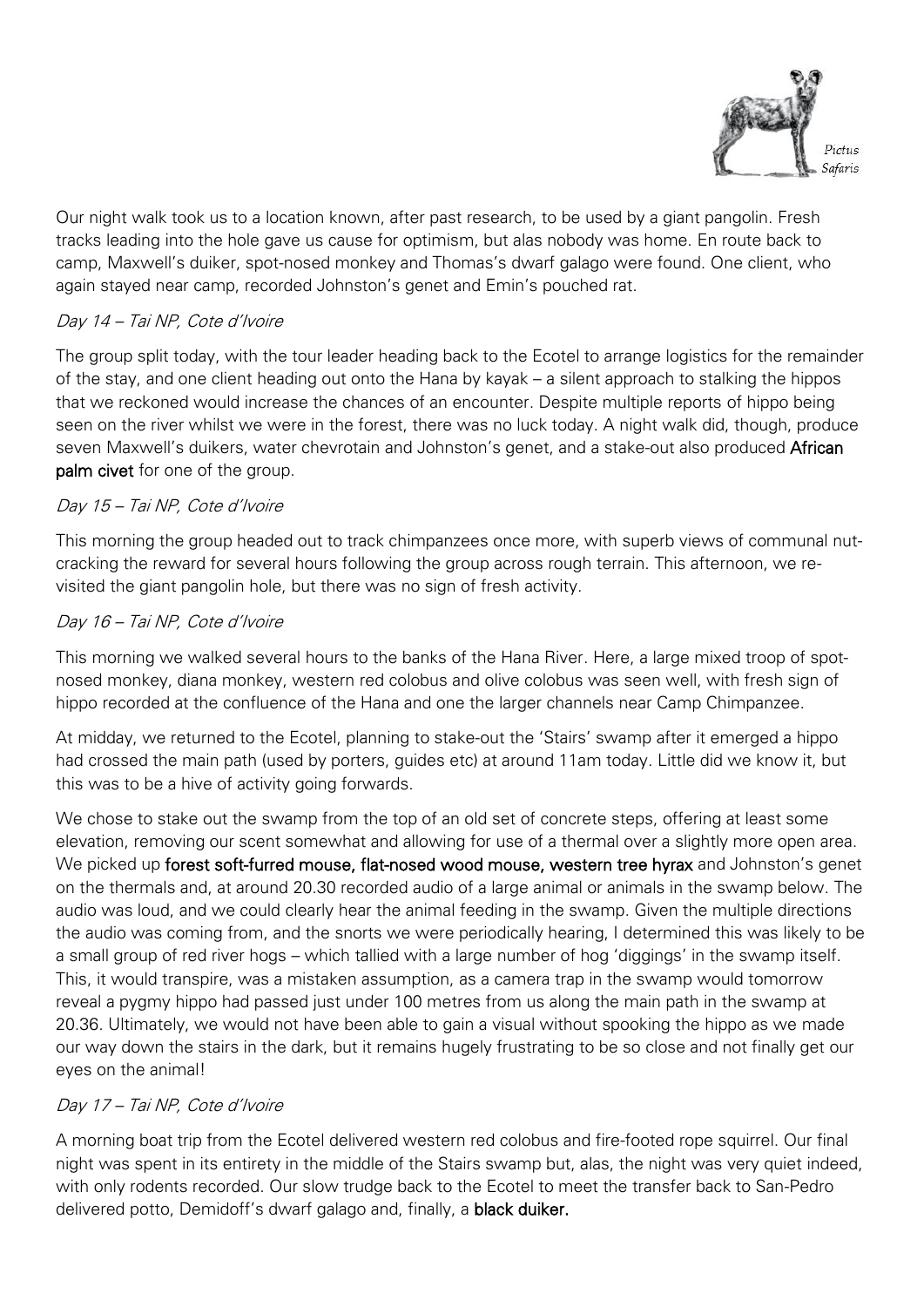

## Days 18-24 – Tai NP, Cote d'Ivoire

The second group will produce their own tour report, but numerous new species were recorded, including zebra duiker, marsh mongoose, Lowe's monkey, white-naped mangabey and a varied assortment of bats and rodents.

Days 25-28 – Abidjan, Cote d'Ivoire

The PCR testing went smoothly in Abidjan, and all transfers ran to schedule – plans are already made for several return trips, both privately and with groups, to Tai in 2023.

## Mammal List – 52 species

| Species                            | <b>Scientific Name</b>  | Location(s)*    |
|------------------------------------|-------------------------|-----------------|
| Carnivora - 6 species              |                         |                 |
| Marsh Mongoose                     | Atilax paludinosus      | CC              |
| Common Cusimanse                   | Crossarchus obscurus    | $\overline{CC}$ |
| Johnston's Genet                   | Genetta johnstoni       | HC, CC          |
| Pardine Genet                      | Genetta pardina         | CC              |
| Common Slender Mongoose            | Herpestes sanguineus    | <b>SP</b>       |
| Liberian Mongoose                  | Liberiictus kuhni       | SP, CC          |
| African Palm Civet                 | Nandinia binotata       | CC              |
| Cetartiodactyla - 7 species        |                         |                 |
| <b>Brooke's Duiker</b>             | Cephalophus brookei     | ET, CC          |
| <b>Bay Duiker</b>                  | Cephalophus dorsalis    | CC              |
| Jentink's Duiker                   | Cephalophus jentinki    | HC, CC          |
| <b>Black Duiker</b>                | Cephalophus niger       | ET, CC          |
| Zebra Duiker                       | Cephalophus zebra       | CC              |
| Water Chevrotain                   | Hyemoschus aquaticus    | CC              |
| Maxwell's Duiker                   | Philantomba maxwellii   | CC              |
| Chiroptera - 9 species             |                         |                 |
| Little Free-Tailed Bat             | Chaerephon pumilus      | ET              |
| African Straw-Coloured Fruit Bat   | Eidolon helvum          | A, ET           |
| Buettikofer's Epauletted Fruit Bat | Epomops buettikoferi    | CC, HC          |
| <b>Cyclops Roundleaf Bat</b>       | Hipposideros cyclops    | ET              |
| Hammer-Headed Fruit Bat            | Hypsignathus monstrosus | ET              |
| Dark-Brown Serotine                | Neoromicia brunnea      | ET              |
| Banana Pipistrelle Bat             | Neoromicia nana         | ET              |
| Halcyon Horseshoe Bat              | Rhinolophus alcyone     | CC              |
| Nut-Coloured Yellow Bat            | Scotophilus nux         | ET              |
| Hyracoidea - 1 species             |                         |                 |
| Western Tree Hyrax                 | Dendrohyrax dorsalis    | <b>CC</b>       |
| Primates - 14 species              |                         |                 |
| Sooty Mangabey                     | Cercocebus atys         | CC, HC          |
| White-Naped Mangabey               | Cercocebus lunulatus    | <b>BNP</b>      |
| Campbell's Monkey                  | Cercopithecus campbelli | ET, CC, HC      |
| Diana Monkey                       | Cercopithecus diana     | CC, HC, ET      |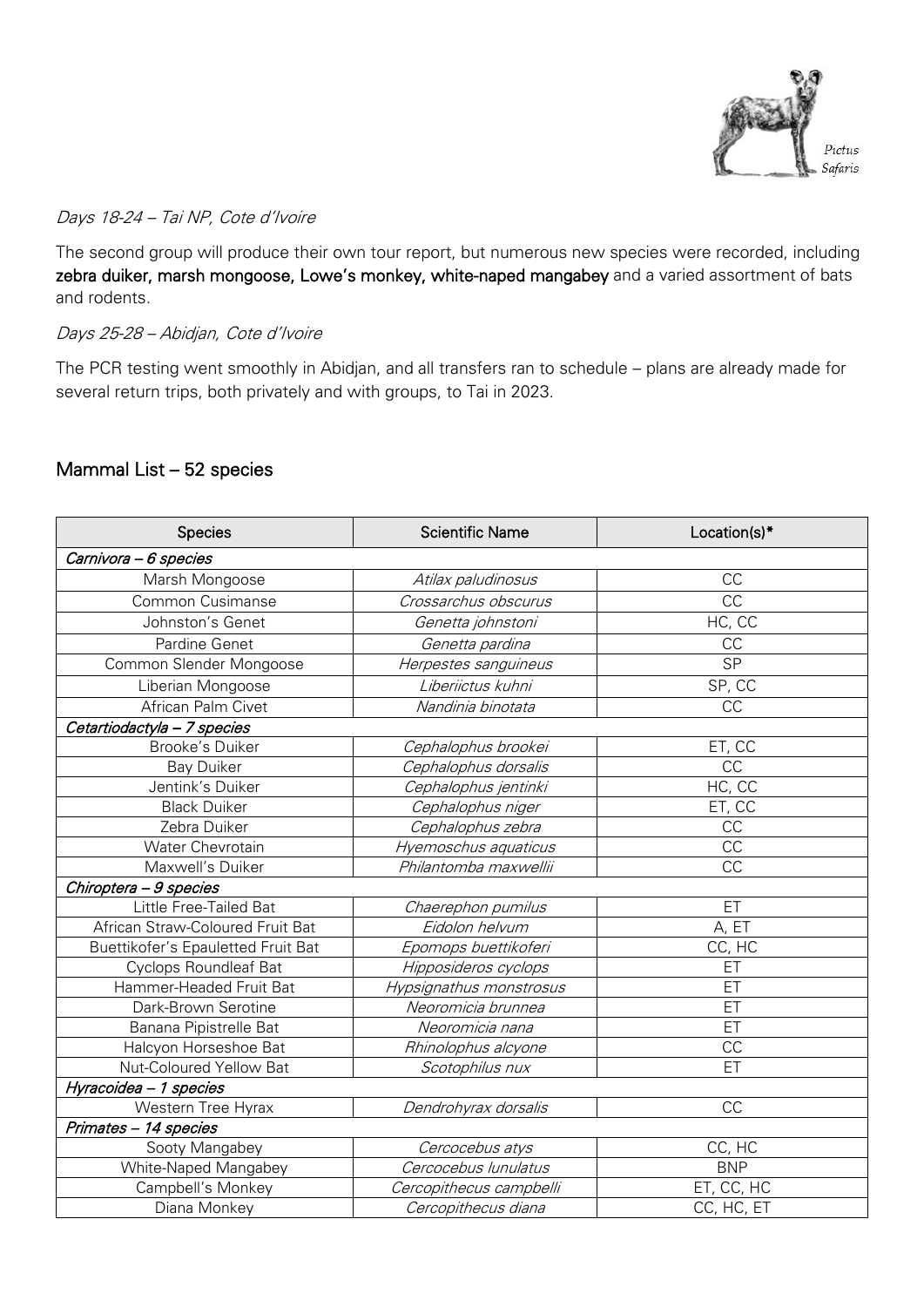

| Lowe's Monkey                  | Cercopithecus lowei      | <b>BNP</b> |
|--------------------------------|--------------------------|------------|
| Putty-Nosed Monkey             | Cercopithecus nictitans  | ET, CC     |
| Spot-Nosed Monkey              | Cercopithecus petaurista | ET, CC, HC |
| King Colobus                   | Colobus polykomos        | CC, HC     |
| Demidoff's Dwarf Galago        | Galagoides demidoffi     | ET, CC, HC |
| Thomas's Dwarf Galago          | Galagoides thomasi       | ET, CC, HC |
| Chimpanzee                     | Pan troglodytes          | CC         |
| West African Potto             | Perodicticus potto       | ET, CC, HC |
| Western Red Colobus            | Piliocolobus badius      | CC         |
| Olive Colobus                  | Procolobus verus         | ET, CC     |
| Rodentia - 14 species          |                          |            |
| Beecroft's Anomalure           | Anomalurus beecrofti     | HC         |
| Lord Derby's Anomalure         | Anomalurus derbianus     | HC, ET     |
| African Brush-Tailed Porcupine | Atherurus africanus      | CC         |
| Emin's Pouched Rat             | Cricetomys emini         | CC         |
| Western Palm Squirrel          | Epixerus ebii            | ET, HC     |
| Fire-Footed Rope Squirrel      | Funisciurus pyrropus     | ET, HC, CC |
| Small Sun Squirrel             | Heliosciurus punctatus   | ЕT         |
| Flat-Nosed Wood Mouse          | Hylomyscus simus         | CC         |
| Long-Eared Flying Mouse        | Idiurus macrotis         | ET         |
| Edward's Swamp Rat             | Malacomys edwardsi       | CC         |
| Green Bush Squirrel            | Paraxerus poensis        | HC, CC     |
| Forest Soft-Furred Mouse       | Praomys rostratus        | ET, CC     |
| Slender-Tailed Squirrel        | Protoxerus aubinnii      | ET, CC     |
| <b>Forest Giant Squirrel</b>   | Protoxerus stangeri      | ET, HC     |
|                                |                          |            |

\*NDJ – N'Djamena, M – Mongo, ZNP – Zakouma NP

## Bird List – 96 species

| <b>Species</b>                | <b>Scientific Name</b>       | Location(s)* |
|-------------------------------|------------------------------|--------------|
| Accipitriformes - 11 species  |                              |              |
| Red-Legged Sparrowhawk        | Accipiter erythropus         | <b>SP</b>    |
| <b>Black Sparrowhawk</b>      | Accipiter melanoleucus       | ET           |
| Cassin's Hawk-Eagle           | Aquila africana              | СC           |
| Congo Serpent Eagle           | Dryotriorchis spectabilis    | CC           |
| Palm-Nut Vulture              | Gypohierax angolensis        | ET, HC, CC   |
| Bat Hawk                      | Macheiramphus alcinus        | ЕT           |
| Yellow-Billed Kite            | Milvus migrans               | A, SP        |
| European Honey-Buzzard        | Pernis apivorus              | ET           |
| African Harrier Hawk          | Polyboroides typus           | ET, CC       |
| Crowned Eagle                 | Stephanoaetus coronatus      | ET           |
| ong-Tailed Hawk               | Urotriorchis macrourus       | CC           |
| Anseriformes - 2 species      |                              |              |
| White-Faced Whistling Duck    | Dendrocygna viduata          | ET           |
| Hartlaub's Duck               | Pteronetta hartlaubii        | ET           |
| Bucerotiformes - 7 species    |                              |              |
| <b>Brown-Cheeked Hornbill</b> | Bycanistes cylindricus       | ET           |
| Western Piping Hornbill       | <b>Bycanistes fistulator</b> | FT           |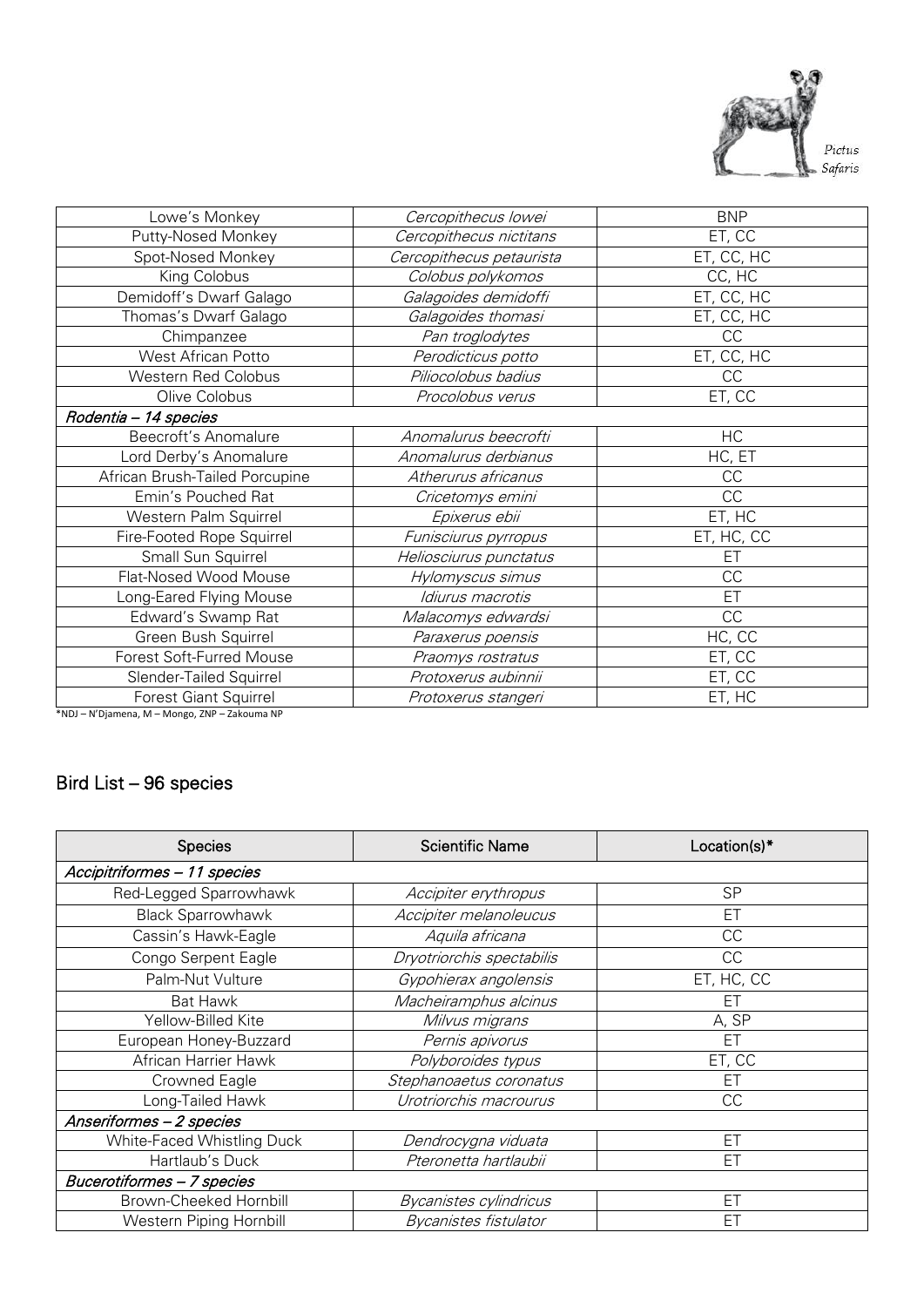

| Black-and-White Casqued Hornbill | Bycanistes subcylindricus | ET         |
|----------------------------------|---------------------------|------------|
| <b>Black-Casqued Hornbill</b>    | Ceratogymna atrata        | ET, HC     |
| Yellow-Casqued Hornbill          | Ceratogymna elata         | ET, HC, CC |
| White-Crested Hornbill           | Horizocerus albocristatus | ET, HC, CC |
| West African Pied Hornbill       | Lophoceros semifasciatus  | ET, HC, CC |
| Caprimulgiformes - 4 species     |                           |            |
| Little Swift                     | Apus affinis              | ET         |
| Common Swift                     | Apus apus                 | ET         |
| African Palm-Swift               | Cypsiurus parvus          | <b>SP</b>  |
| Cassin's Spinetail               | Neafrapus cassini         | SP         |
| Charadriiformes - 3 species      |                           |            |
| Common Sandpiper                 | Actitis hypoleucos        | ET         |
| African Jacana                   | Actophilornis africanus   | <b>BNP</b> |
| Forbes' Plover                   | Charadrius forbesi        | ET         |
| Ciconiiformes - 1 species        |                           |            |
| African Woollyneck               | Ciconia microscelis       | ET         |
| Columbiformes - 1 species        |                           |            |
| <b>Blue-Spotted Wood-Dove</b>    | Turtur afer               | ET         |
| Coraciiformes - 14 species       |                           |            |
| Shining-Blue Kingfisher          | Alcedo quadribrachys      | ET         |
| Pied Kingfisher                  | Ceryle rudis              | SP         |
| Malachite Kingfisher             | Corythornis cristatus     | ET         |
| White-Bellied Kingfisher         | Corythornis leucogaster   | ET         |
| <b>Blue-Throated Roller</b>      | Eurystomus glaucurus      | ET         |
| Chocolate-Backed Kingfisher      | Halcyon badia             | ET         |
| <b>Blue-Breasted Kingfisher</b>  | Halcyon malimbica         | ET         |
| <b>Woodland Kingfisher</b>       | Halcyon senegalensis      | ET         |
| African Dwarf Kingfisher         | Ispidina lecontei         | ET         |
| African Pygmy Kingfisher         | Ispidina picta            | ET         |
| Giant Kingfisher                 | Megaceryle maxima         | ET         |
| White-Throated Bee-Eater         | Merops albicollis         | ET, BNP    |
| <b>Black Bee-Eater</b>           | Merops gularis            | ET         |
| Little Bee-Eater                 | Merops pusillus           | <b>SP</b>  |
| Cuculiformes - 5 species         |                           |            |
| <b>Black-Throated Coucal</b>     | Centropus leucogaster     | ET         |
| Senegal Coucal                   | Centropus senegalensis    | ET, BNP    |
| Chattering Yellowbill            | Ceuthmochares aureus      | HC, CC     |
| Common Cuckoo                    | Cuculus canorus           | ET         |
| Red-Chested Cuckoo               | Cuculus solitarius        | ET, HC, CC |
| Falconiformes - 2 species        |                           |            |
| Peregrine Falcon                 | Falco peregrinus          | <b>SP</b>  |
| Common Kestrel                   | Falco tinnunculus         | SP         |
| Galliformes - 3 species          |                           |            |
| White-Breasted Guineafowl        | Agelastes meleagrides     | CC, HC     |
| <b>Helmeted Guineafowl</b>       | Numida meleagris          | <b>SP</b>  |
| Forest Francolin                 | Peliperdix lathami        | CC         |
| Gruiformes - 3 species           |                           |            |
| Common Moorhen                   | Gallinula chloropus       | <b>BNP</b> |
| Nkulengu Rail                    | Himantornis haematopus    | ET         |
| African Finfoot                  | Podica senegalensis       | ET         |
| Musophagiformes - 3 species      |                           |            |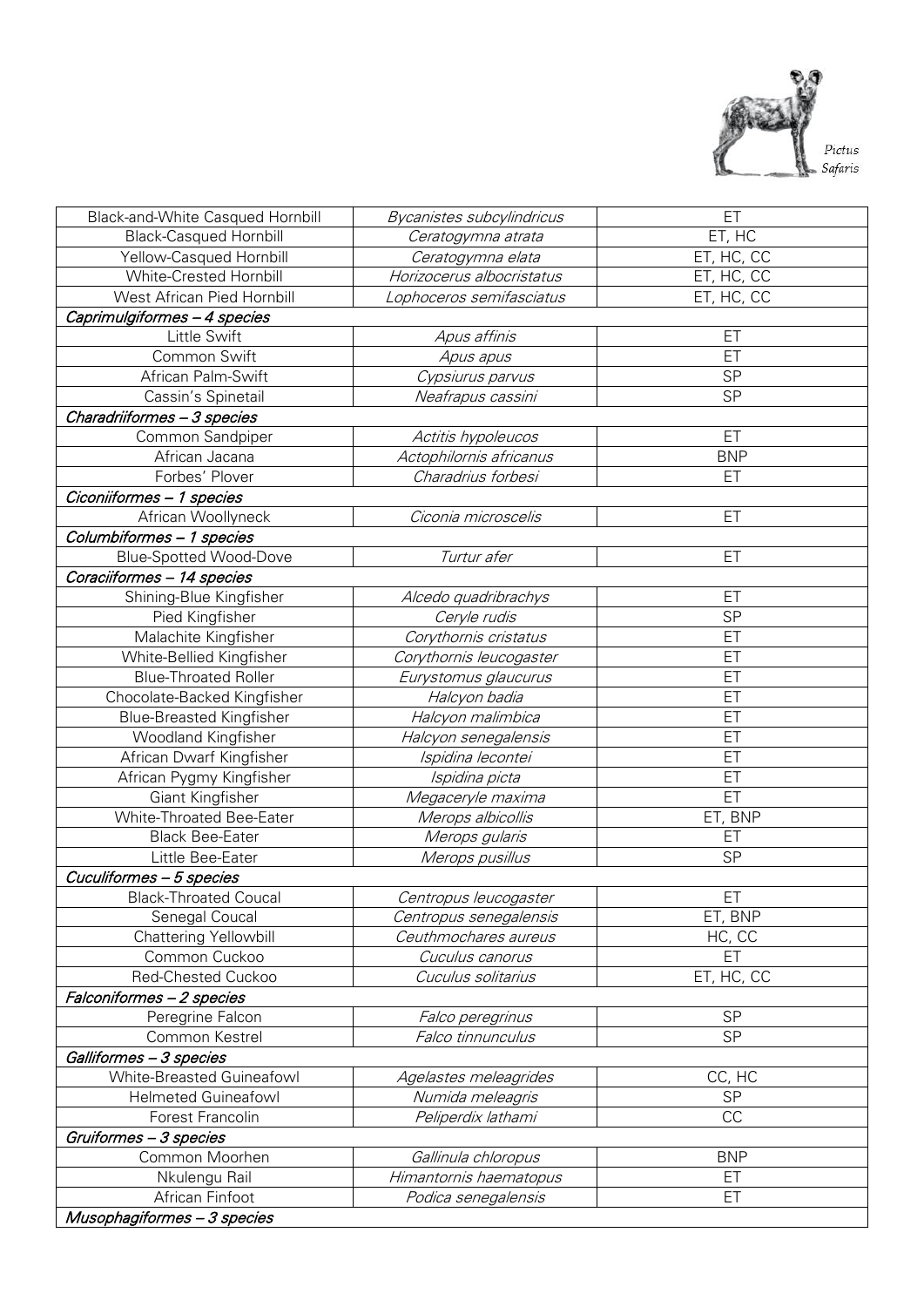

| Great Blue Turaco                  | Corythaeola cristata        | ET, HC, CC              |
|------------------------------------|-----------------------------|-------------------------|
| Yellow-Billed Turaco               | Tauraco macrorhynchus       | HC                      |
| Green Turaco                       | Tauraco persa               | ET                      |
| Passeriformes - 17 species         |                             |                         |
| <b>White-Tailed Alethe</b>         | Alethe diademata            | HC, CC                  |
| Mouse-Brown Sunbird                | Anthreptes gabonicus        | SP, ET                  |
| <b>Black-Headed Rufous Warbler</b> | Bathmocercus cerviniventris | HC, ET                  |
| Brown-Chested Alethe               | Chamaetylas poliocephala    | HC, CC                  |
| Pied Crow                          | Corvus albus                | A, SP                   |
| Northern House Martin              | Delichon urbicum            | Α                       |
| Shining Drongo                     | Dicrurus atripennis         | ET                      |
| White-Bibbed Swallow               | Hirundo nigrita             | ET                      |
| <b>Red-Headed Malimbe</b>          | Malimbus rubricollis        | ET                      |
| Western Yellow Wagtail             | Motacilla flava             | SP                      |
| Cassin's Flycatcher                | Muscicapa cassini           | ET                      |
| Northern Grey-Headed Sparrow       | Passer griseus              | A, SP                   |
| Village Weaver                     | Ploceus cucullatus          | <b>SP</b>               |
| Red-Billed Helmetshrike            | Prionops caniceps           | ET                      |
| <b>Bronze Mannikin</b>             | Spermestes cucullata        | SP                      |
| Red-Bellied Paradise-Flycatcher    | Terpsiphone rufiventer      | ET, CC                  |
| Swamp Palm Bulbul                  | Thescelocichla leucopleura  | ET                      |
| Pelecaniiformes - 12 species       |                             |                         |
| <b>Great White Egret</b>           | Ardea alba                  | <b>SP</b>               |
| Squacco Heron                      | Ardeola ralloides           | <b>SP</b>               |
| Hadada Ibis                        | Bostrychia hagedash         | ET                      |
| Olive Ibis                         | Bostrychia olivacea         | ET                      |
| Spot-Breasted Ibis                 | Bostrychia rara             | HC                      |
| Cattle Egret                       | <b>Bubulcus ibis</b>        | $\overline{A}$ , SP, ET |
| Green-Backed Heron                 | <b>Butorides</b> striata    | ET                      |
| White-Backed Night Heron           | Calherodius leuconotus      | ET                      |
| Little Egret                       | Egretta garzetta            | A, SP                   |
| Dwarf Bittern                      | Ixobrychus sturmii          | <b>BNP</b>              |
| Hamerkop                           | Scopus umbretta             | ET                      |
| White-Crested Tiger-Heron          | Tigriornis leucolopha       | ET                      |
| Piciformes - 3 species             |                             |                         |
| Brown-Eared Woodpecker             | Campethera caroli           | CC                      |
| Speckled Tinkerbird                | Pogoniulus scolopaceus      | $\overline{CC}$         |
| Hairy-Breasted Barbet              | Tricholaema hirsuta         | <b>CC</b>               |
| Psittaciformes - 1 species         |                             |                         |
| Timneh Parrot                      | Psittacus timneh            | ET                      |
| Strigiformes - 3 species           |                             |                         |
| Fraser's Eagle-Owl                 | <b>Bubo poensis</b>         | ET                      |
| Pel's Fishing Owl                  | Scotopelia peli             | HC                      |
| Rufous Fishing Owl                 | Scotopelia ussheri          | ET                      |
| Suliformes - 1 species             |                             |                         |
| Long-Tailed Cormorant              | Microcarbo africanus        | <b>SP</b>               |

\*ET – Ecotel Touraco, CC – Camp Chimpanzee, HC – Hana Camp, SP – San-Pedro, BNP – Banco NP, A - Abidjan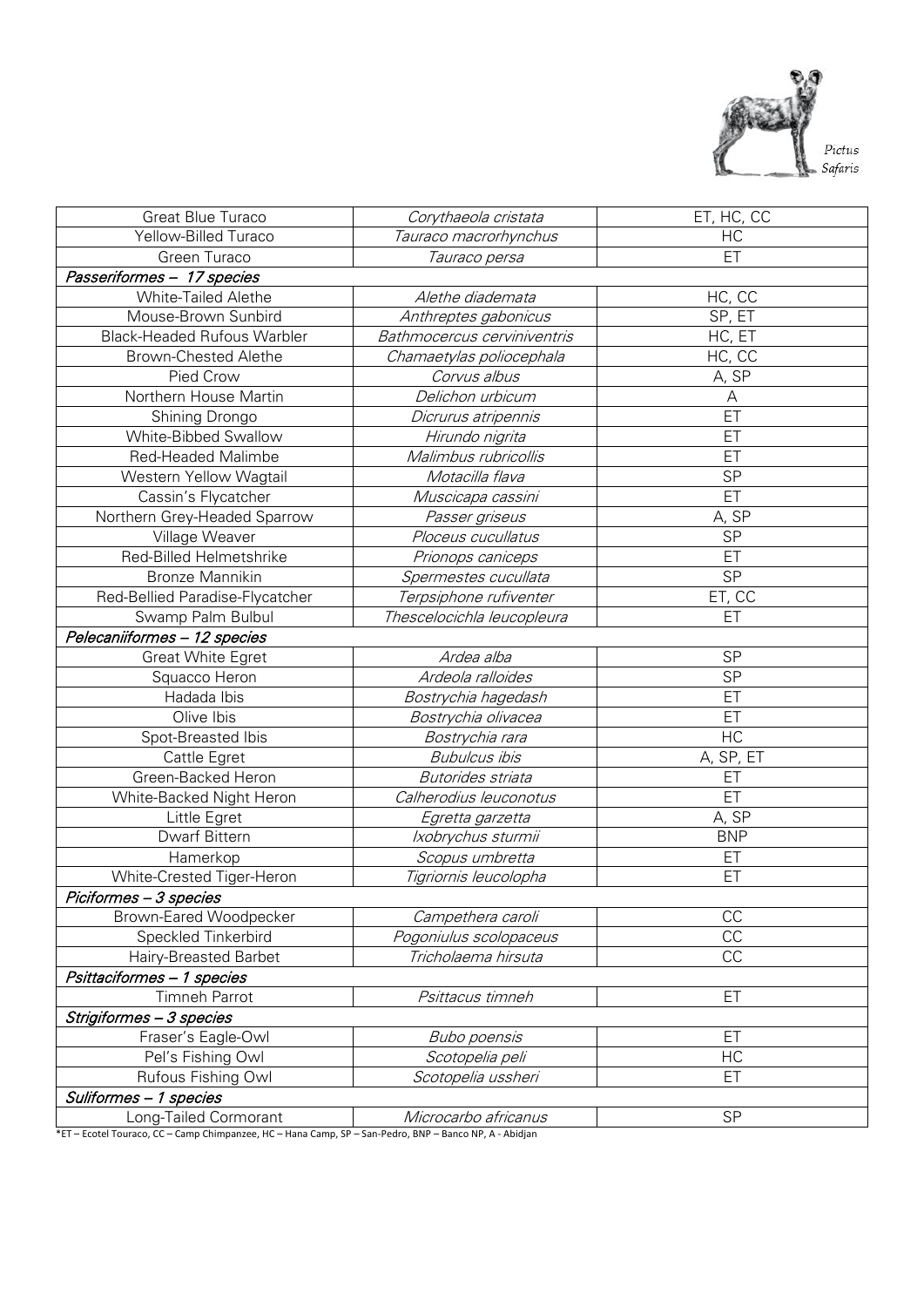

## Reptile List – 8 species

| <b>Species</b>              | <b>Scientific Name</b> | Location(s)* |
|-----------------------------|------------------------|--------------|
| Crocodylia - 1 species      |                        |              |
| Slender-Snouted Crocodile   | Mecistops cataphractus | CC, HC       |
| Squamata - 7 species        |                        |              |
| African Brown Water Snake   | Afronatrix anthoscopus | НC           |
| West African Rainbow Lizard | Agama africana         | A, SP        |
| Guenther's Green Tree Snake | Dipsadaboa unicolor    | НC           |
| Smith's African Water Snake | Grayia smithii         | HC.          |
| House Gecko                 | Hemidactylus angulatus | ЕT           |
| <b>Black Tree Cobra</b>     | Pseudohaje nigra       | CC           |
| Nile Monitor                | Varanus niloticus      | ET, CC, HC   |

\* ET – Ecotel Touraco, CC – Camp Chimpanzee, HC – Hana Camp, SP – San-Pedro, A – Abidjan

#### Amphibian List – 4 species

| <b>Species</b>              | <b>Scientific Name</b> | Location(s)* |
|-----------------------------|------------------------|--------------|
| Anura - 4 species           |                        |              |
| African Foam-Nest Tree Frog | Chiromantis rufescens  | CС           |
| Allen's Slippery Frog       | Conraua alleni         | HC.          |
| Big-Eyed Forest Tree Frog   | Leptopelis macrotis    |              |
| Pygmy Grass Frog            | Ptychadena pumilio     | ET, CC, HC   |

\* ET – Ecotel Touraco, CC – Camp Chimpanzee, HC – Hana Camp, SP – San-Pedro, A - Abidjan

#### **Misses**

The obvious miss is the most painful one – pygmy hippo. There is no doubt in my mind that Tai is the only place where pygmy hippo might realistically be seen in a reasonable timeframe, particularly given the demise of Gola and Sapo, and the continued inaccessibility of Grebo. Fresh sign is encountered on nearly every walk near Camp Chimpanzee and the Hana River, and a series of narrow misses corroborates the numerous local reports of hippo being encountered infrequently (but more often than anywhere else) both in the forest and on the river.

Outside of this, most misses were expected. Only one duiker evaded us, the yellow-backed, which was not a huge disappointment given the unexpected appearance of both Jentink's and zebra. Sign of bongo, red river hog, forest elephant and buffalo is easily found, but this typically dates back to the wet season, when these animals move out of the inaccessible core of the park. Leopard scat was recorded, and no sign of golden cat was recorded, although they doubtless are found here.

When it comes to birding, we were again very pleased with what we saw, especially as very little time was dedicated to ticking off species. The only real disappointment was yellow-headed picathartes, for